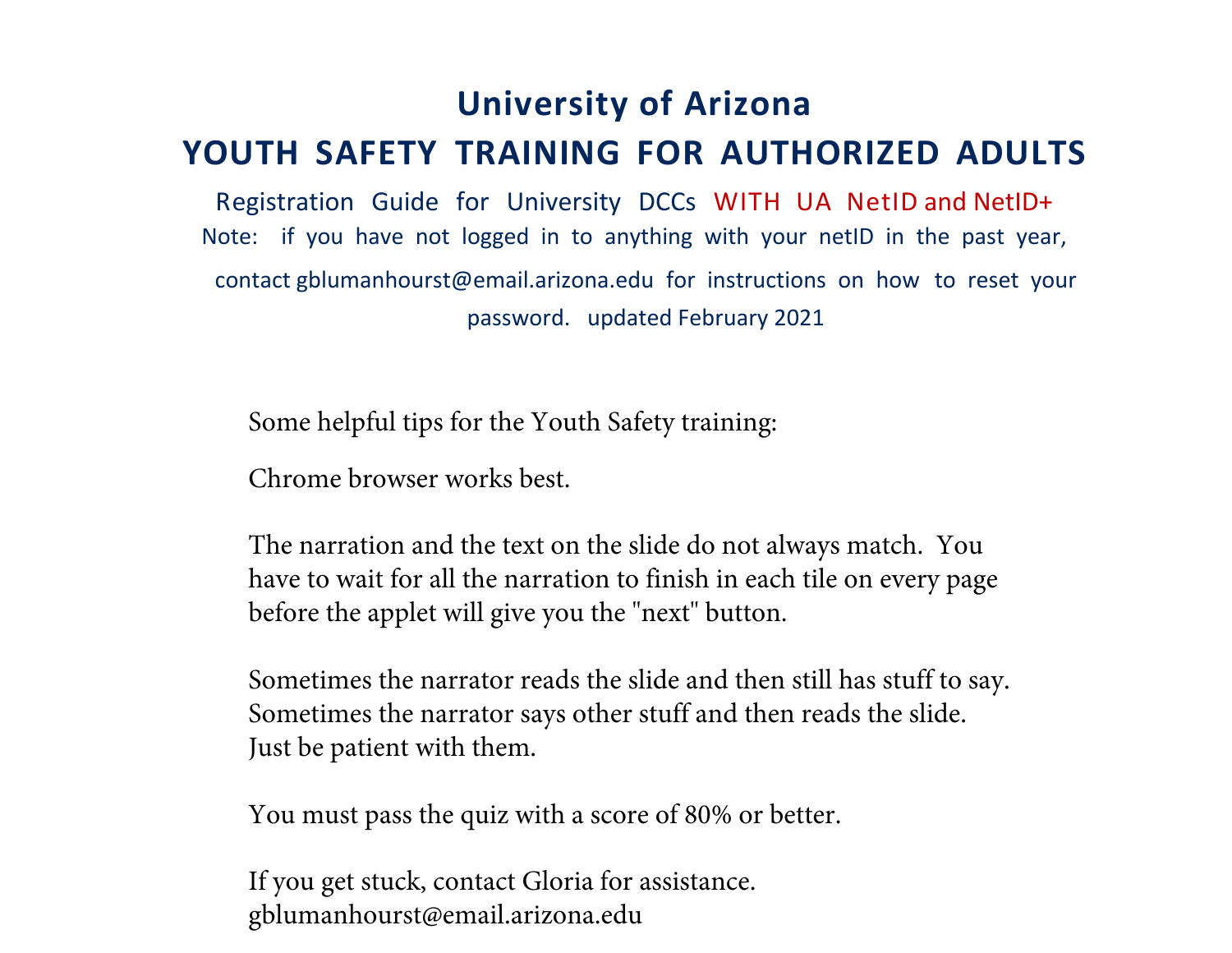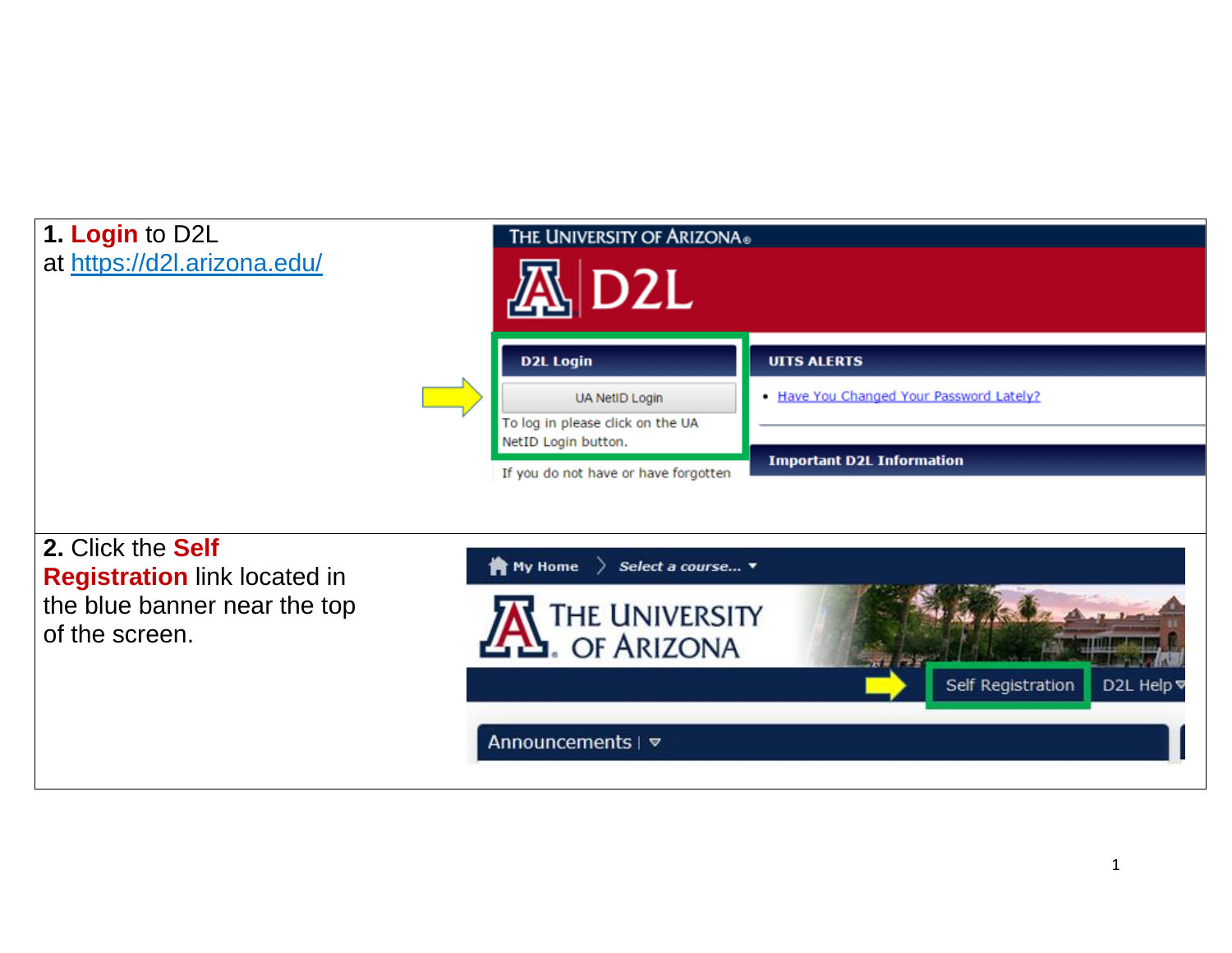| 3. Select "Student Affairs-<br><b>Youth Safety Training"</b>             | Select a course v<br><b>My Home</b><br>The University<br>- Of Arizona                                                                                     |                                               |
|--------------------------------------------------------------------------|-----------------------------------------------------------------------------------------------------------------------------------------------------------|-----------------------------------------------|
| (TIP: Click on "Course"                                                  |                                                                                                                                                           | Self Registration • D2L Help <del>⊽</del>     |
| Offering Code" to have the<br>course appear near the top of<br>the list) |                                                                                                                                                           | <b>Self Registering Course Offerings</b>      |
|                                                                          | Course Offering Code -                                                                                                                                    | <b>Course Offering Name</b>                   |
|                                                                          | <b>UAccess Competency Assessments</b>                                                                                                                     | Administrative Staff Only: UAccess Competency |
|                                                                          | UA South Getting to Know APA                                                                                                                              | UA South: Getting to Know APA                 |
|                                                                          | Student Affairs - Youth Safety Training                                                                                                                   | Youth Safety Training for Authorized Adults   |
|                                                                          | <b>SLHS HIPAA training</b>                                                                                                                                | <b>SLHS HIPAA training</b>                    |
| 4. Click Register                                                        | <b>Description</b>                                                                                                                                        |                                               |
|                                                                          | Course Offering List > Course Offering Description                                                                                                        |                                               |
|                                                                          | <b>Step 1: View Course Offering Information</b>                                                                                                           |                                               |
|                                                                          | Course Offering Name: Youth Safety Training for Authorized Adults<br>Course Offering Code: Student Affairs - Youth Safety Training<br><b>Description:</b> |                                               |
|                                                                          | Cancel                                                                                                                                                    | Registe                                       |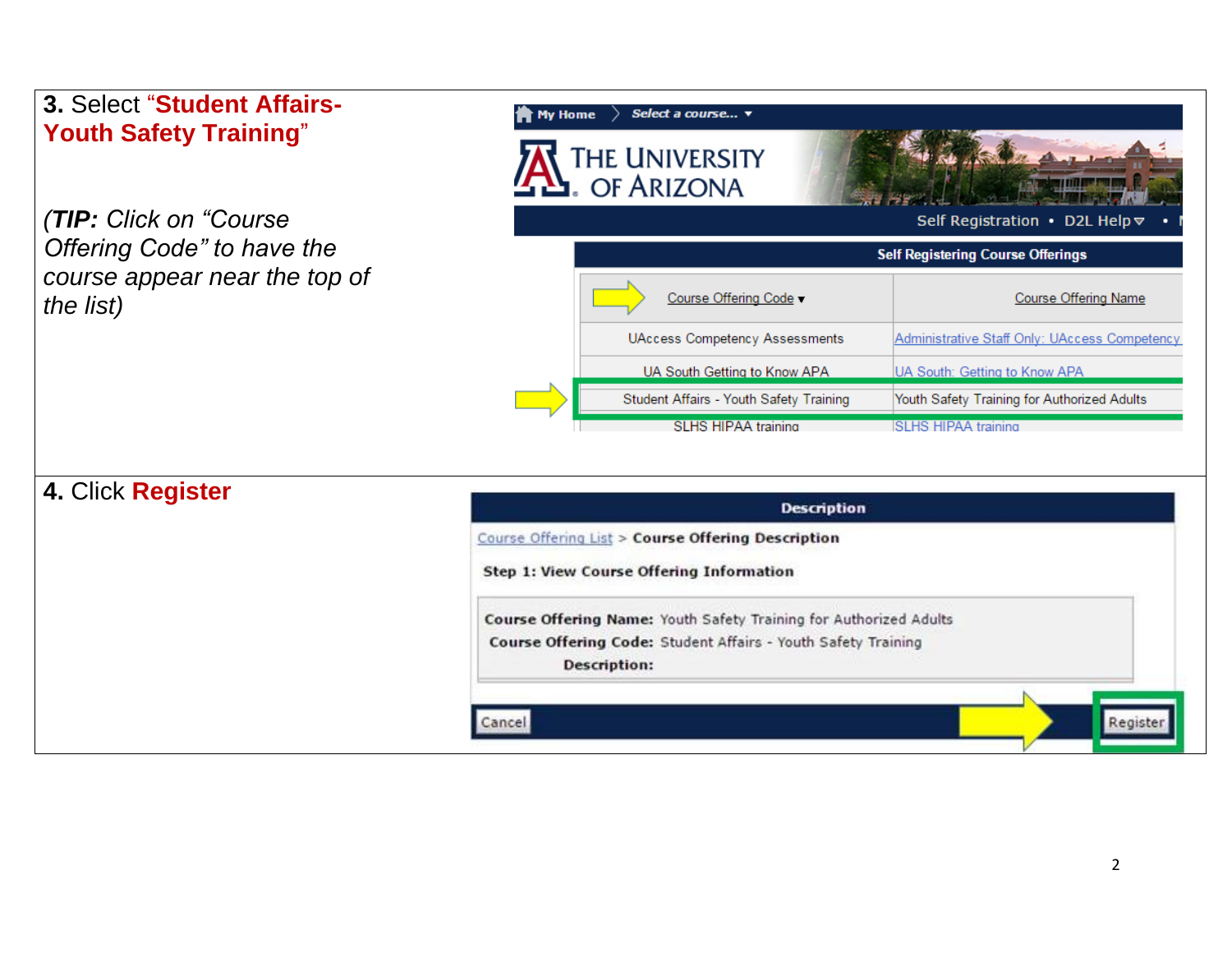| 5. Click Submit. (Your name<br>and email will populate | Self Registration • D2L Help $\triangledown$ • My D2L Tools $\triangledown$           |
|--------------------------------------------------------|---------------------------------------------------------------------------------------|
| automatically)                                         | <b>Registration Form</b>                                                              |
|                                                        | Course Offering List > Course Offering Description > Registration Form                |
|                                                        | <b>Step 2: Enter Registration Information</b>                                         |
|                                                        | Required fields are marked with a *                                                   |
|                                                        | Wilbur<br><b>First Name:</b>                                                          |
|                                                        | <b>Last Name:</b><br>Wildcat                                                          |
|                                                        | Email:<br>wilbur@email.arizona.edu                                                    |
| 6. Click Finish. (Your name<br>and email will populate | <b>Confirmation</b>                                                                   |
| automatically)                                         | Course Offering List > Course Offering Description > Registration Form > Confirmation |
|                                                        | <b>Step 3: Confirmation</b>                                                           |
|                                                        | Wilbur<br>FirstName:                                                                  |
|                                                        | LastName:<br>Wildcat<br><b>Email Address:</b>                                         |
|                                                        | wilbur@email.arizona.edu                                                              |
|                                                        | <b>Back</b><br>Finish                                                                 |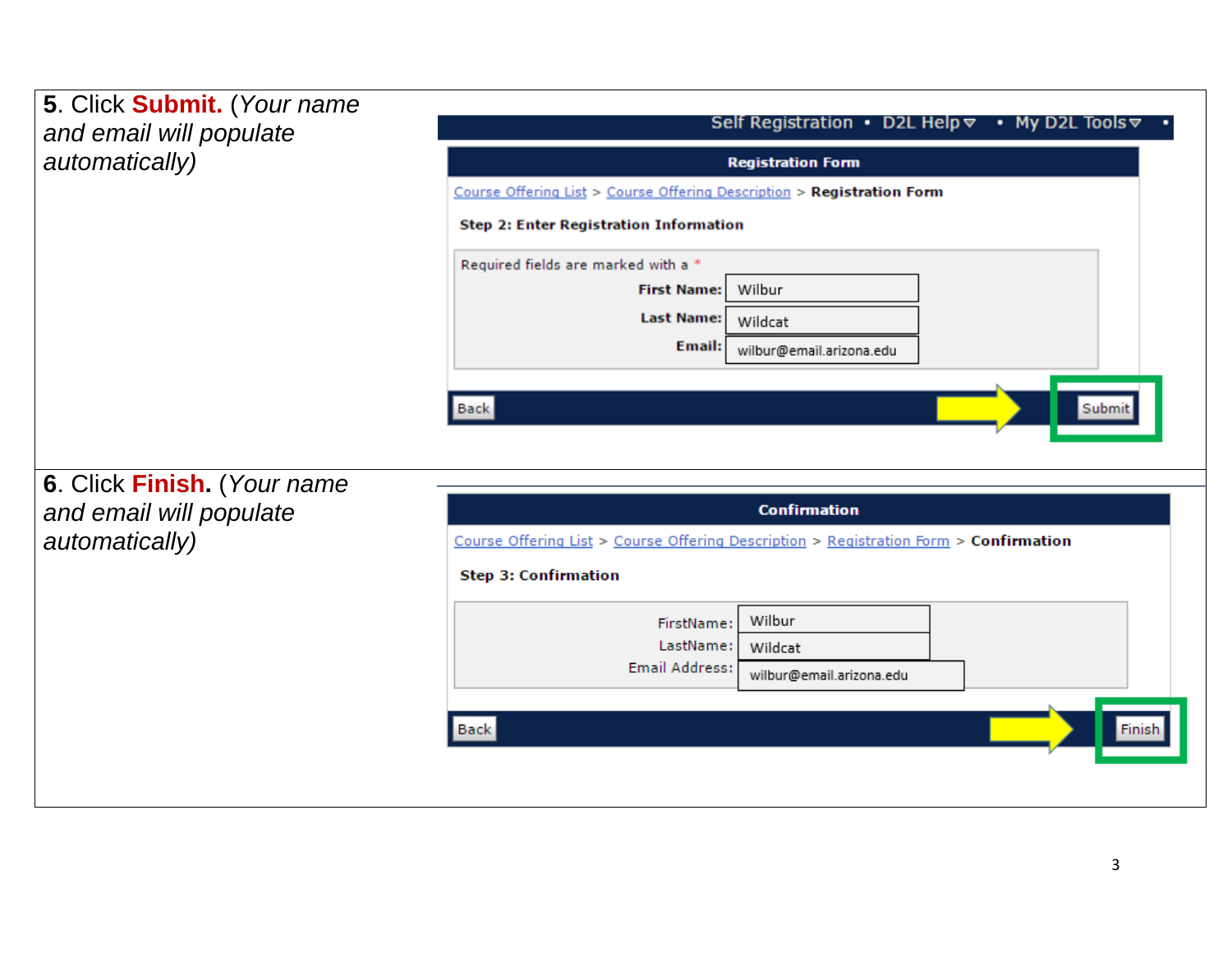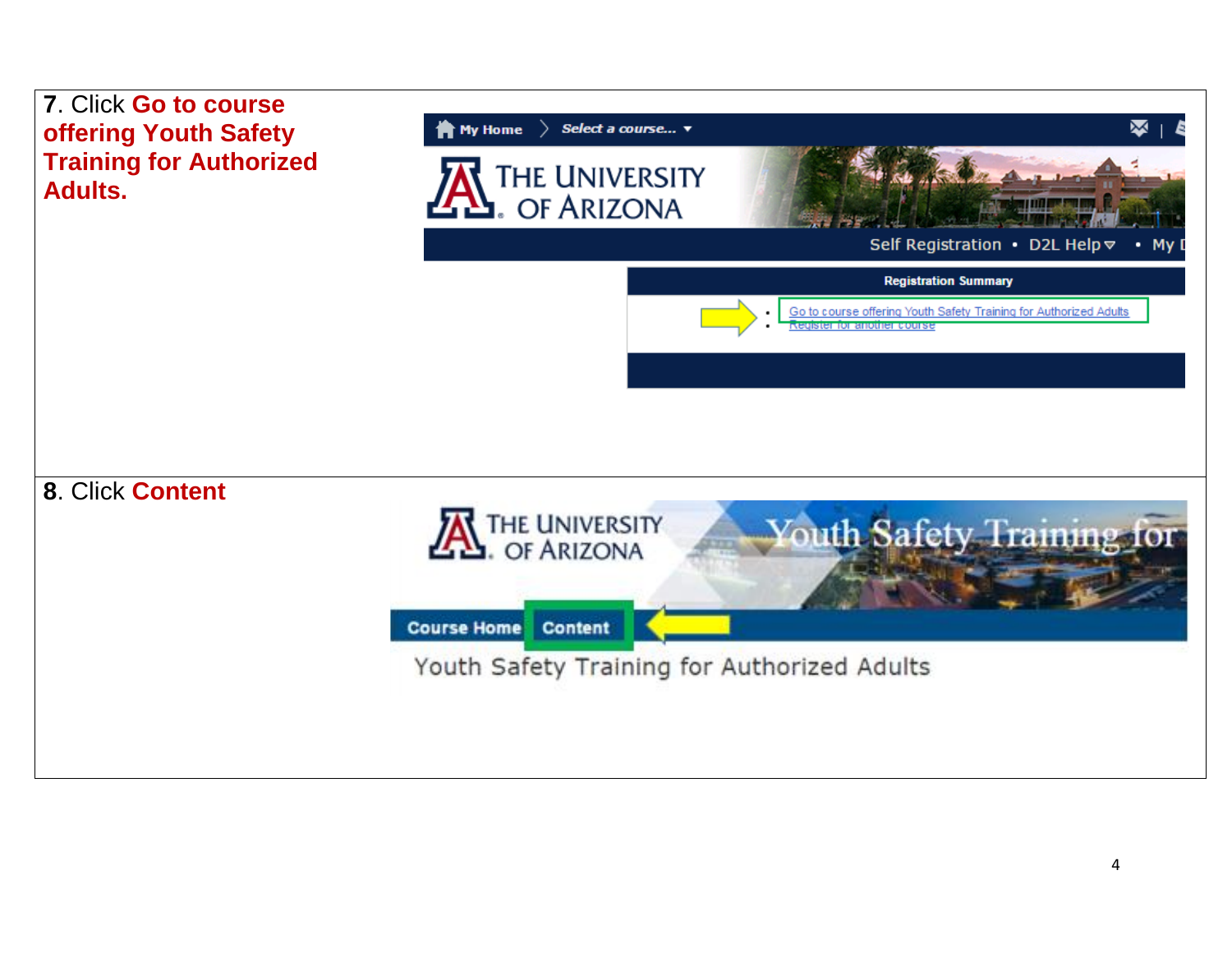| 9. <b>Scroll</b> to the bottom of the<br>page. Click Training Module. | <b>Contact Info</b><br>Jocelyn Gehring<br>Director. Office of Youth Safety<br>P: 520-621-8223<br>E: jocelyngehring@email.arizona.edu |
|-----------------------------------------------------------------------|--------------------------------------------------------------------------------------------------------------------------------------|
|                                                                       | Image by Solo Trave/Goals via Unaplash                                                                                               |
|                                                                       | <b>B</b> Send to Binder<br>O Download                                                                                                |
|                                                                       | 100 % 2 of 2 topics complete                                                                                                         |
|                                                                       | Materials<br>$\circledS$ Training Module $\rightarrow$                                                                               |
| $10$ Vou are now ready to                                             |                                                                                                                                      |

**10**. You are now ready to begin the course. Ensure your speakers are on and follow the directions to progress through the five modules and complete the 20 question quiz at the end of the training.

**You must score 80% or higher on the final quiz to earn credit for the course.**  (2 quiz attempts permitted)

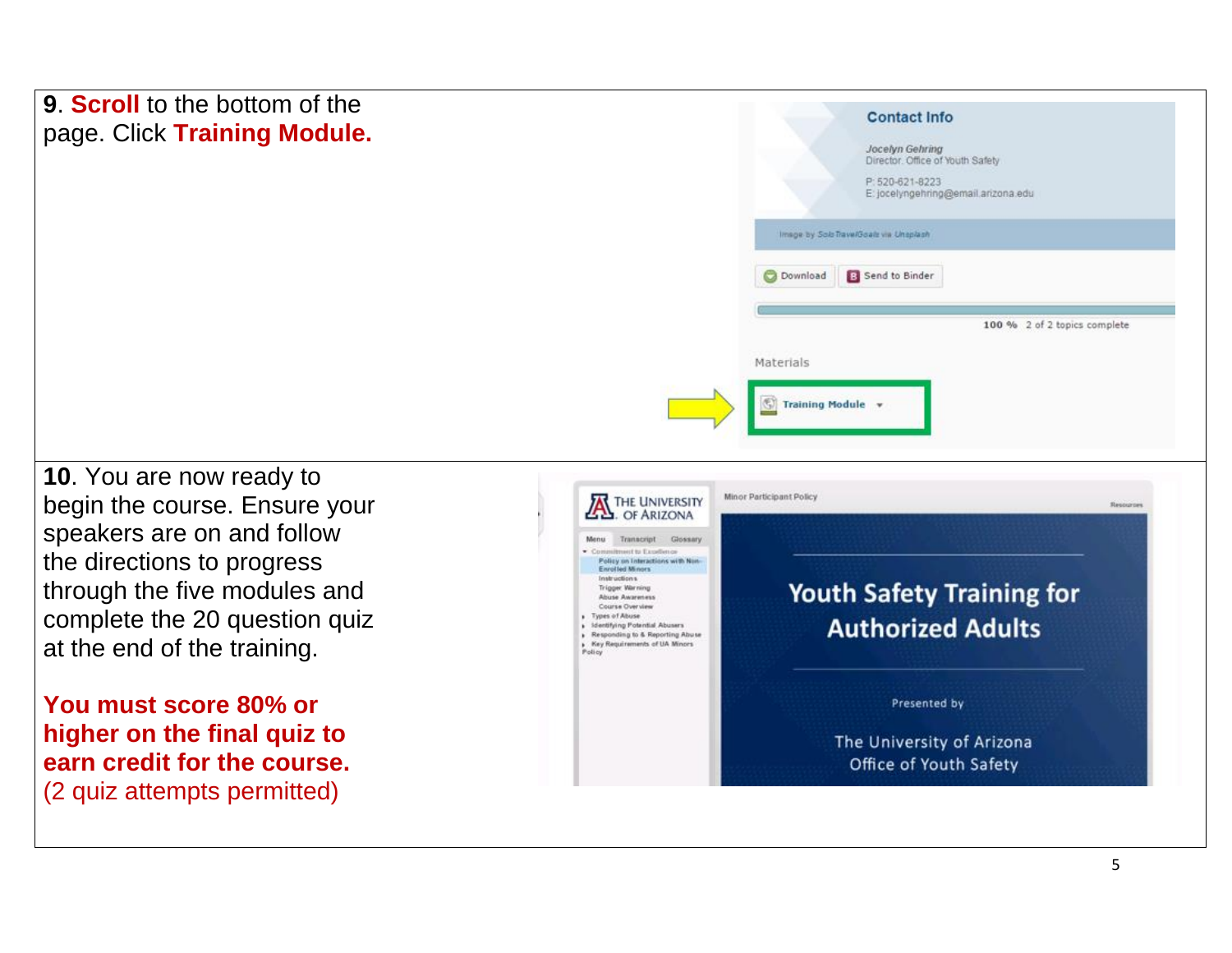**11**. Once you have successfully completed the quiz, you will be prompted to view your **Certificate of Completion**.

When promted, click **"View Awards"**

| Course Home   Content   Awards                                          |                                                                                                                                                                                                                                                                                                                                                                                                                                                               |
|-------------------------------------------------------------------------|---------------------------------------------------------------------------------------------------------------------------------------------------------------------------------------------------------------------------------------------------------------------------------------------------------------------------------------------------------------------------------------------------------------------------------------------------------------|
| View Available Awards<br><b>My Awards</b>                               |                                                                                                                                                                                                                                                                                                                                                                                                                                                               |
| Q<br>Search awards                                                      |                                                                                                                                                                                                                                                                                                                                                                                                                                                               |
| All<br>Badges<br>Certificates                                           | Include awards from other courses                                                                                                                                                                                                                                                                                                                                                                                                                             |
| Certificates                                                            | $\times$<br>Congratulations, JOCELYNGEHRING student!                                                                                                                                                                                                                                                                                                                                                                                                          |
| Completion Certificat<br>Youth Safety Training<br>for Authorized Adults | Completion Certificate Youth Safety Training for Authorized<br>You have successfully completed the Youth Safety Training for Au<br>Youth Safety Training for Authorized Adults<br>Course<br><b>Fuidence</b><br>Receives greater than or equal to 80 % on the qu<br>Thursday, May 17, 2018 3:16 PM MST<br><b>Expiry Date</b><br><b>Issue Date</b><br>Wednesday, May 17, 2017 3:16 PM MST<br>Jocelyn Gehring, Director, Office of Youth Safety<br><b>Tssuer</b> |
| <b>View Awards</b>                                                      |                                                                                                                                                                                                                                                                                                                                                                                                                                                               |

## **12**. Click **Generate Certificate** to generate a PDF of your Certificate of Completion.

## **Open the PDF.**

Completion Certificate Youth Safety Training for Authorized Adults



Course Name: Youth Safety Training for Authorized Adults

Description: You have successfully completed the Youth Safety Training for Authorized Adults.

Expiry Date: Thursday, May 17, 2018 3:16 PM Issue Date: Wednesday, May 17, 2017 3:16 PM Issuer: Jocelyn Gehring, Director, Office of Youth Safety

Evidence: Receives greater than or equal to 80 % on the quiz: Training Final Assessment